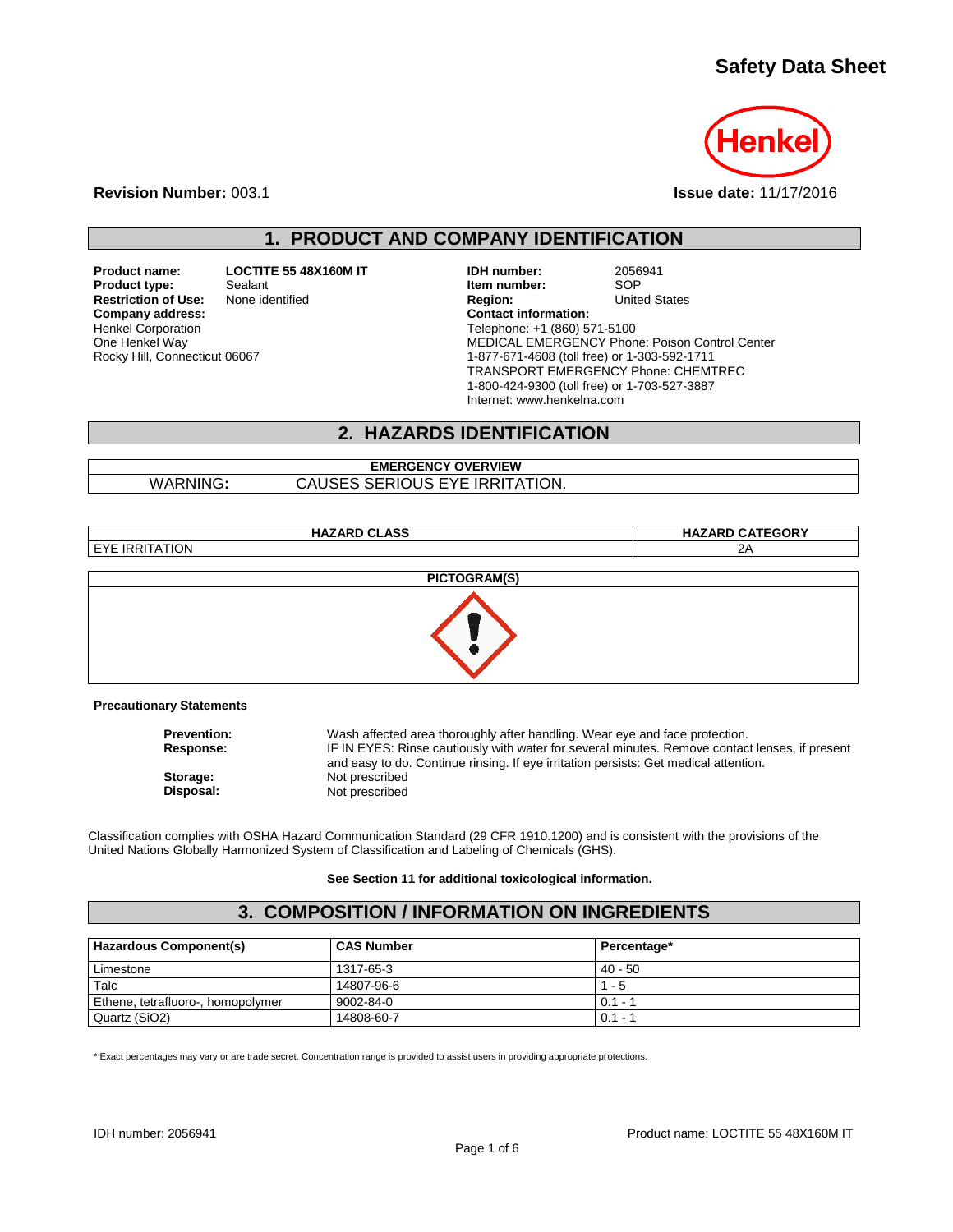| <b>4. FIRST AID MEASURES</b>            |                                                                                                                                                                             |  |
|-----------------------------------------|-----------------------------------------------------------------------------------------------------------------------------------------------------------------------------|--|
| Inhalation:                             | Move to fresh air. If not breathing, give artificial respiration. If breathing is<br>difficult, give oxygen. Get medical attention.                                         |  |
| Skin contact:                           | Immediately flush skin with plenty of water (using soap, if available). Remove<br>contaminated clothing and footwear. Wash clothing before reuse. Get medical<br>attention. |  |
| Eye contact:                            | Rinse immediately with plenty of water, also under the eyelids, for at least 15<br>minutes. Get medical attention.                                                          |  |
| Ingestion:                              | DO NOT induce vomiting unless directed to do so by medical personnel.<br>Never give anything by mouth to an unconscious person. Get medical<br>attention.                   |  |
| Symptoms:                               | See Section 11.                                                                                                                                                             |  |
|                                         | <b>5. FIRE FIGHTING MEASURES</b>                                                                                                                                            |  |
| <b>Extinguishing media:</b>             | Water spray (fog), foam, dry chemical or carbon dioxide.                                                                                                                    |  |
| <b>Special firefighting procedures:</b> | Wear self-contained breathing apparatus and full protective clothing, such as<br>turn-out gear. In case of fire, keep containers cool with water spray.                     |  |
| Unusual fire or explosion hazards:      | Uncontrolled polymerization may occur at high temperatures resulting in<br>explosions or rupture of storage containers.                                                     |  |
| Hazardous combustion products:          | Oxides of carbon. Oxides of silicon. Carbonyl fluoride. Hydrogen fluoride.<br>Formaldehyde. Irritating organic vapours.                                                     |  |

# **6. ACCIDENTAL RELEASE MEASURES**

**Use personal protection recommended in Section 8, isolate the hazard area and deny entry to unnecessary and unprotected personnel.**

| <b>Environmental precautions:</b> | Do not allow product to enter sewer or waterways.                                                                                                                                                                                                                                                                                                                                                                                                                            |
|-----------------------------------|------------------------------------------------------------------------------------------------------------------------------------------------------------------------------------------------------------------------------------------------------------------------------------------------------------------------------------------------------------------------------------------------------------------------------------------------------------------------------|
| Clean-up methods:                 | Remove all sources of ignition. Evacuate and ventilate spill area; dike spill to<br>prevent entry into water system; wear full protective equipment during clean-<br>up. Soak up with inert absorbent material (e.g. sand, silica gel, acid binder,<br>universal binder, sawdust). Scrape up as much material as possible. Store in a<br>partly filled, closed container until disposal. Refer to Section 8 "Exposure"<br>Controls / Personal Protection" prior to clean up. |

## **7. HANDLING AND STORAGE**

| Handling: | Use only with adequate ventilation. Prevent contact with eyes, skin and<br>clothing. Do not breathe vapor and mist. Wash thoroughly after handling.<br>Keep container closed. Refer to Section 8. |
|-----------|---------------------------------------------------------------------------------------------------------------------------------------------------------------------------------------------------|
| Storage:  | For safe storage, store between 5 °C (41°F) and 30 °C (86°F)<br>Keep in a cool, well ventilated area away from heat, sparks and open flame.<br>Keep container tightly closed until ready for use. |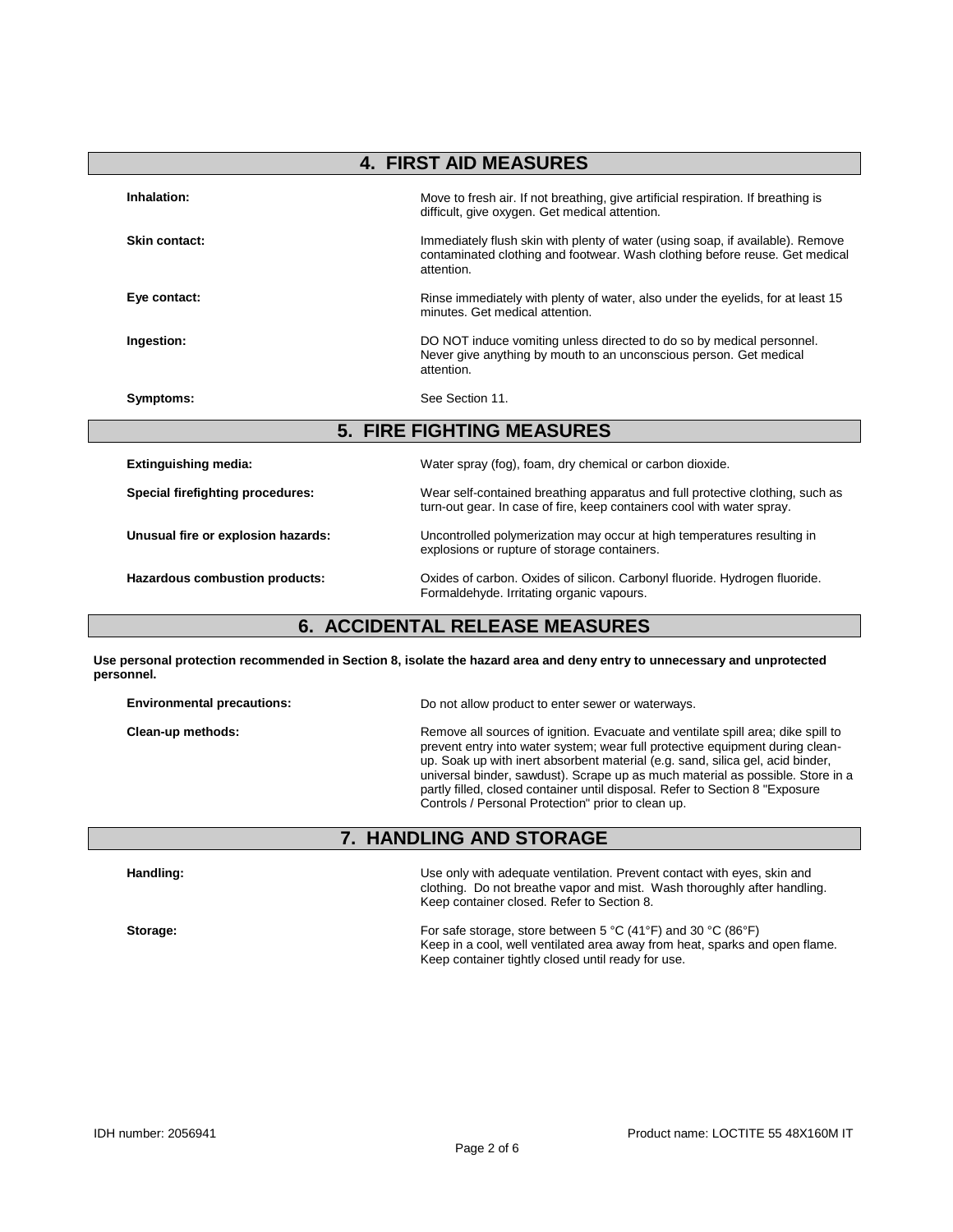### **8. EXPOSURE CONTROLS / PERSONAL PROTECTION**

**Employers should complete an assessment of all workplaces to determine the need for, and selection of, proper exposure controls and protective equipment for each task performed.**

| <b>Hazardous Component(s)</b>     | <b>ACGIH TLV</b>                        | <b>OSHA PEL</b>                                                                                              | <b>AIHA WEEL</b> | <b>OTHER</b>                                                       |
|-----------------------------------|-----------------------------------------|--------------------------------------------------------------------------------------------------------------|------------------|--------------------------------------------------------------------|
| Limestone                         | 10 mg/m3 TWA Total<br>dust.             | 5 mg/m3 PEL<br>Respirable fraction.<br>15 mg/m3 PEL Total<br>dust.                                           | None             | None                                                               |
| Talc                              | 2 mg/m3 TWA<br>Respirable fraction.     | 20 MPPCF TWA<br>2.4 MPPCF TWA<br>Respirable.<br>0.1 mg/m3 TWA<br>Respirable.<br>0.3 mg/m3 TWA Total<br>dust. | None             | 50 ppm                                                             |
| Ethene, tetrafluoro-, homopolymer | None                                    | None                                                                                                         | None             | 10 mg/m3 TWA Total<br>dust.<br>5 mg/m3 TWA<br>Respirable fraction. |
| Quartz (SiO2)                     | 0.025 mg/m3 TWA<br>Respirable fraction. | 2.4 MPPCF TWA<br>Respirable.<br>$0.1$ mg/m $3$ TWA<br>Respirable.<br>0.05 mg/m3 PEL                          | None             | None                                                               |

**Engineering controls:** Provide adequate local exhaust ventilation to maintain worker exposure below exposure limits.

**Respiratory protection:** Use NIOSH approved respirator if there is potential to exceed exposure limit(s).

**Eye/face protection:** Safety goggles or safety glasses with side shields. Full face protection should be used if the potential for splashing or spraying of product exists. Safety showers and eye wash stations should be available.

**Skin protection:** The Use chemical resistant, impermeable clothing including gloves and either an apron or body suit to prevent skin contact. The use of polyvinyl chloride gloves is recommended. Nitrile gloves. Neoprene gloves.

#### **9. PHYSICAL AND CHEMICAL PROPERTIES**

**Physical state:** Paste Paste<br> **Color:** Paste Popper **Color:** Color: Color: Color: Color: Color: Color: Color: Color: Color: Color: Color: Color: Color: Color: Color: Color: Color: Color: Color: Color: Color: Color: Color: Color: Color: Color: Color: Color: Color: Color: Col Odor threshold:<br>pH: **pH:**  $\blacksquare$  Not available.<br> **Vapor pressure:**  $\blacksquare$   $\blacksquare$   $\blacksquare$   $\blacksquare$   $\blacksquare$   $\blacksquare$   $\blacksquare$   $\blacksquare$   $\blacksquare$   $\blacksquare$   $\blacksquare$   $\blacksquare$   $\blacksquare$   $\blacksquare$   $\blacksquare$   $\blacksquare$   $\blacksquare$   $\blacksquare$   $\blacksquare$   $\blacksquare$   $\blacksquare$   $\blacksquare$   $\blacksquare$   $\blacksquare$   $\blacksquare$  **Boiling point/range:** 150 °C (302°F)<br> **Melting point/ range:** 150 °C (302°F) **Melting point/ range:** Not and Not and Not applicable. Not a Not applicable. Not a Not applicable. Not a Not applicable. Not a Not applicable. Not a Not applicable. Not a Not applicable. Not a Not applicable. Not applicab **Specific gravity:** 1.25<br> **Vapor density:**  $\times$  1 (Air = 1) **Vapor density:**<br>Flash point: **Flammable/Explosive limits - lower:** Not available.<br> **Flammable/Explosive limits - upper:** Not available. **Flammable/Explosive limits - upper: Autoignition temperature:** Not available.<br> **Flammability:** Not applicable **Flammability**<br> **Evaporation rate:**<br> **Evaporation rate:**<br> **Not** available. **Evaporation rate:**<br> **Solubility in water:** Not available.<br> **Solubility in water:** Not available by Partially soluble **Solubility in water: Partition coefficient (n-octanol/water):** Not available.<br>**VOC content:** 1 %: 12.75 o/ **Viscosity: Viscosity:** Not available.<br> **Decomposition temperature:** Not available. **Decomposition temperature:** 

Slight, Acrylic<br>Not available. **Vapor pressure:** < 0 mm hg (20 °C (68°F)) > 93 °C (> 199.4 °F) Closed cup<br>Not available. **VOC content:** 1 %; 12.75 g/l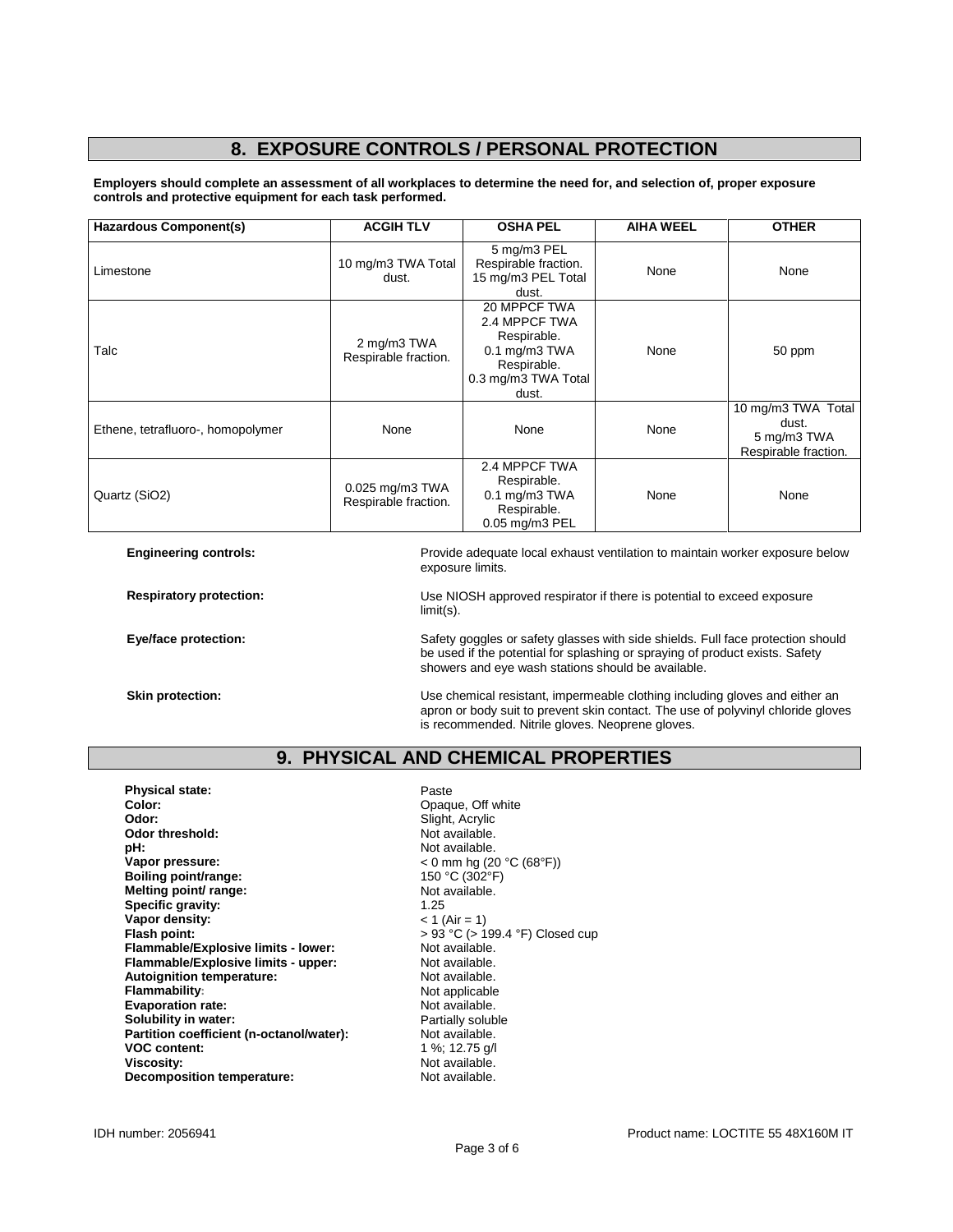# **10. STABILITY AND REACTIVITY**

| Stability:                                  | Stable under normal conditions of storage and use.                                                                    |
|---------------------------------------------|-----------------------------------------------------------------------------------------------------------------------|
| Hazardous reactions:                        | None under normal processing.                                                                                         |
| <b>Hazardous decomposition</b><br>products: | Oxides of carbon. Irritating organic vapours.                                                                         |
| Incompatible materials:                     | Oxidizing agents. Fluorine. Ammonium salts. Heat, sunlight, UV light, contamination or an<br>oxygen free atmosphere.  |
| <b>Reactivity:</b>                          | Not available.                                                                                                        |
| Conditions to avoid:                        | Elevated temperatures. Heat, flames, sparks and other sources of ignition. Store away from<br>incompatible materials. |

# **11. TOXICOLOGICAL INFORMATION**

**Relevant routes of exposure:** Skin, Inhalation, Eyes, Ingestion

#### **Potential Health Effects/Symptoms**

| Inhalation:                          | Inhalation of vapors or mists of the product may be irritating to the respiratory system. When<br>heated to temperatures exceeding 300° F (150° C) in the presence of air, silicones may form<br>formaldehyde vapors. Formaldehyde is a potential cancer hazard and a known skin and<br>respiratory sensitizer. Vapors irritate the eyes, nose and throat. Safe handling conditions may<br>be maintained by keeping formaldehyde vapor concentrations below the OSHA permissible<br>limit. |
|--------------------------------------|--------------------------------------------------------------------------------------------------------------------------------------------------------------------------------------------------------------------------------------------------------------------------------------------------------------------------------------------------------------------------------------------------------------------------------------------------------------------------------------------|
| <b>Skin contact:</b><br>Eye contact: | May cause skin irritation.<br>Causes serious eye irritation.                                                                                                                                                                                                                                                                                                                                                                                                                               |
| Ingestion:                           | May cause gastrointestinal tract irritation if swallowed.                                                                                                                                                                                                                                                                                                                                                                                                                                  |

| Hazardous Component(s)            | LD50s and LC50s | Immediate and Delayed Health Effects                     |
|-----------------------------------|-----------------|----------------------------------------------------------|
| Limestone                         | None            | Nuisance dust                                            |
| Talc                              | None            | Irritant, Lung, Some evidence of<br>carcinogenicity      |
| Ethene, tetrafluoro-, homopolymer | None            | No Target Organs                                         |
| Quartz (SiO2)                     | None            | Immune system, Lung, Some evidence of<br>carcinogenicity |

| <b>Hazardous Component(s)</b>     | <b>NTP Carcinogen</b>            | <b>IARC Carcinogen</b> | <b>OSHA Carcinogen</b><br>(Specifically Regulated) |
|-----------------------------------|----------------------------------|------------------------|----------------------------------------------------|
| Limestone                         | No                               | No                     | No                                                 |
| Talc                              | No                               | Group 2B               | No                                                 |
| Ethene, tetrafluoro-, homopolymer | No                               | No                     | No                                                 |
| Quartz (SiO2)                     | Known To Be Human<br>Carcinogen. | Group 1                | No                                                 |

## **12. ECOLOGICAL INFORMATION**

**Ecological information:** Not available.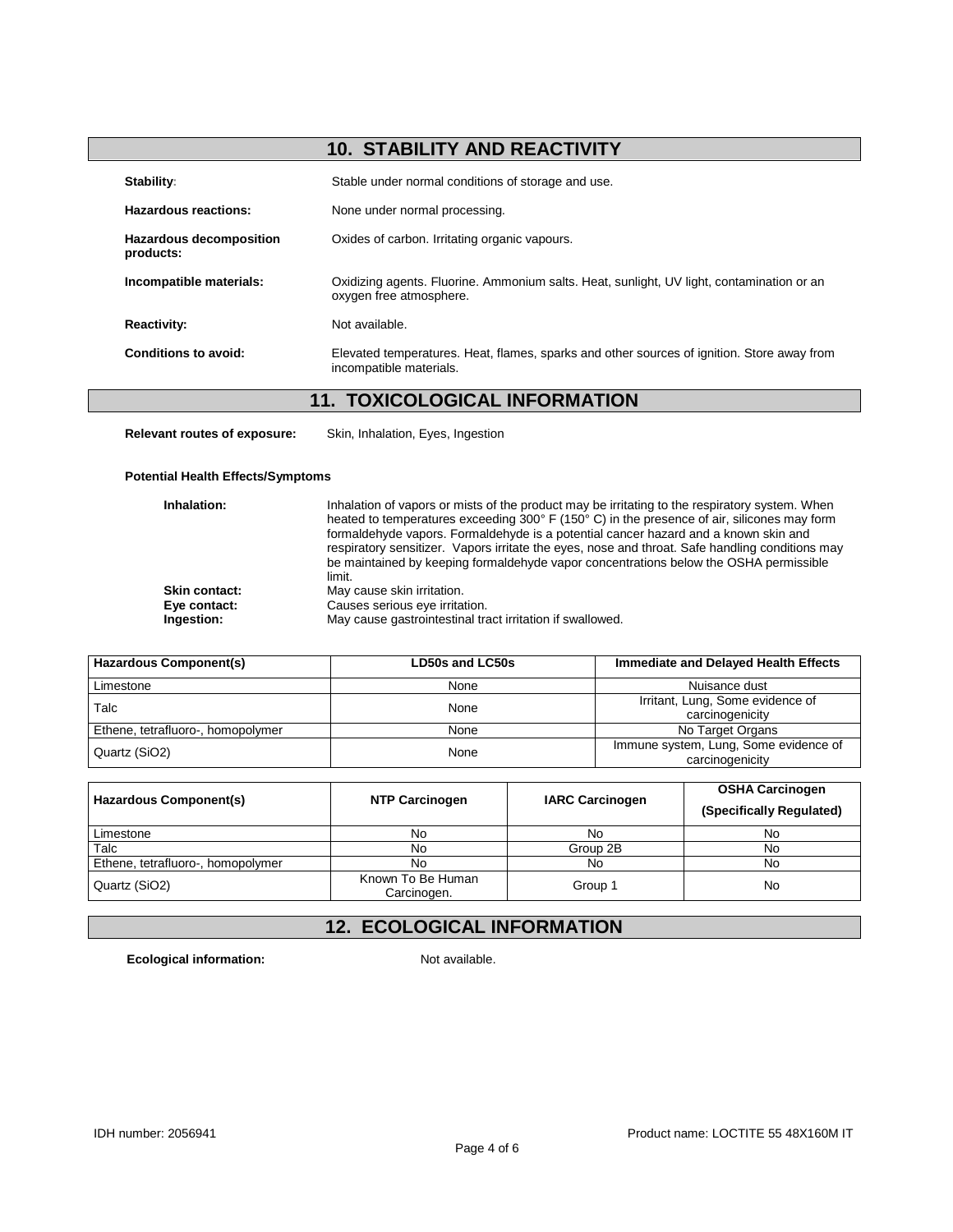#### **13. DISPOSAL CONSIDERATIONS**

**Information provided is for unused product only.**

**Recommended method of disposal:** Follow all local, state, federal and provincial regulations for disposal.

**Hazardous waste number:** Not a RCRA hazardous waste.

#### **14. TRANSPORT INFORMATION**

**The transport information provided in this section only applies to the material/formulation itself, and is not specific to any package/configuration.**

| U.S. Department of Transportation Ground (49 CFR) |               |
|---------------------------------------------------|---------------|
| Proper shipping name:                             | Not regulated |
| Hazard class or division:                         | None          |
| Identification number:                            | None          |
| Packing group:                                    | None          |
| International Air Transportation (ICAO/IATA)      |               |
| Proper shipping name:                             | Not regulated |
| Hazard class or division:                         | None          |
| Identification number:                            | None          |
| Packing group:                                    | None          |
| <b>Water Transportation (IMO/IMDG)</b>            |               |
| Proper shipping name:                             | Not regulated |
| Hazard class or division:                         | None          |
| Identification number:                            | None          |
| Packing group:                                    | None          |
|                                                   |               |

**15. REGULATORY INFORMATION**

#### **United States Regulatory Information**

| <b>TSCA 8 (b) Inventory Status:</b>                                                                           | All components are listed or are exempt from listing on the Toxic Substances Control Act                 |
|---------------------------------------------------------------------------------------------------------------|----------------------------------------------------------------------------------------------------------|
| <b>TSCA 12 (b) Export Notification:</b>                                                                       | Inventory.<br>None above reporting de minimis                                                            |
| <b>CERCLA/SARA Section 302 EHS:</b><br><b>CERCLA/SARA Section 311/312:</b><br><b>CERCLA/SARA Section 313:</b> | None above reporting de minimis.<br>Immediate Health, Delayed Health<br>None above reporting de minimis. |
| <b>California Proposition 65:</b>                                                                             | This product contains a chemical known in the State of California to cause cancer.                       |
| <b>Canada Regulatory Information</b>                                                                          |                                                                                                          |
| <b>CEPA DSL/NDSL Status:</b>                                                                                  | All components are listed on or are exempt from listing on the Canadian Domestic                         |

# Substances List.

# **16. OTHER INFORMATION**

**This safety data sheet contains changes from the previous version in sections:** Reviewed SDS. Reissued with new date.

| Prepared by: | Sheila Gines, Regulatory Affairs Specialist |  |  |  |
|--------------|---------------------------------------------|--|--|--|
|--------------|---------------------------------------------|--|--|--|

**Issue date:** 11/17/2016